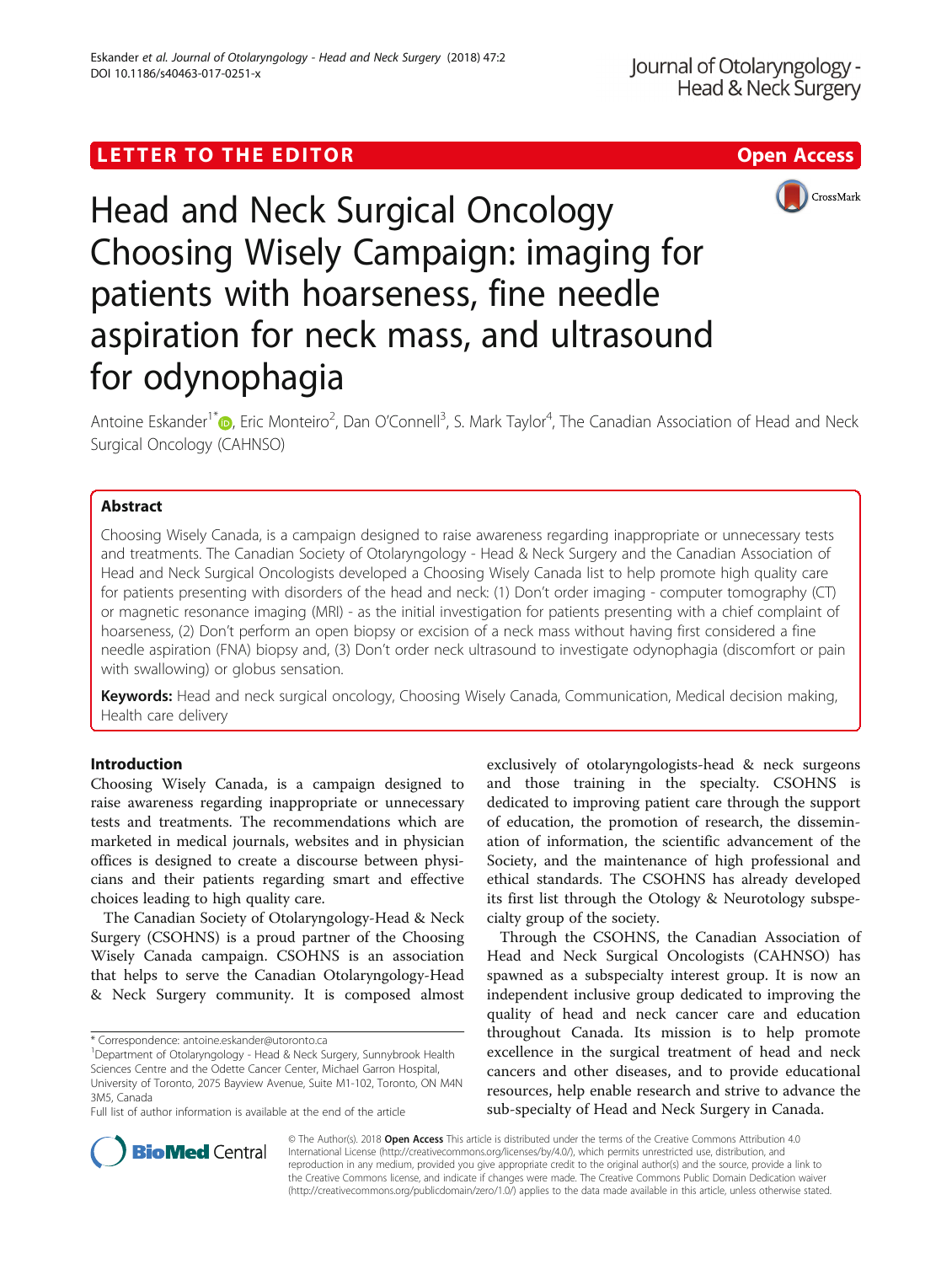It is therefore natural that the CAHNSO develop a Choosing Wisely Canada list to help promote high quality care for patients presenting with disorders of the head and neck. The list is designed for any physician assessing a patient with a disorder of the head and neck and is designed to avoid inappropriate and unnecessary tests and treatment.

### **Methods**

This list was created by the CAHNSO subspecialty group of the CSOHNS. A set of guiding principles for the list were adapted and modified from the Choosing Wisely Canada website, [[1](#page-3-0)] to be adopted by the CAHNSO group in the development of the list (Table 1). Members of the group, considered to be national leaders within the subspecialty, created a list of recommendations for unnecessary tests and treatments using these principles. Care was made not to overlap with previous Choosing Wisely Canada or American lists and a thorough search [\(choosingwisely.org](http://choosingwisely.org)) was used to exclude repeat items. The American Academic of Otolaryngology - Head and Neck Surgery Choosing Wisely Campaigns list was also reviewed to avoid duplicate recommendations.

A working group of four members from across Canada was formed to refine the list. The refined list was then presented to the group at the 70th Annual Meeting in Charlottetown, Prince Edward Island (June 2016). Recommendations from the group were incorporated to refine the list and wording of the recommendations. A literature review was undertaken for each list item and is included in this manuscript. The final list was ratified by the CAHNSO executive and members at the 71st Annual CSOHNS Meeting in Saskatoon, Saskatchewan (June 2017).

All authors were involved in the authoring of all of the recommendations. There was unanimous agreement amongst members of the CAHNSO on the final list while contributions in the form of suggestinos, revisions and approval were sought out throughout the process iteratively. These recommendations were heavily edited by Choosing Wisely Canada for both content and format. Furthermore, this submission is based on expert opinion

Table 1 Principles guiding CAHNSO Choosing Wisely Canada list\*

Common disease process, investigation or test

The inappropriate or excessive use of health care resource is not helpful to patients or may expose patients to harm or stress

Each list item has to be well supported by evidence

\*Adapted and modified from Choosing Wisely Canada [\[1\]](#page-3-0)

with assessment of the best literature, and is therefore submitted as a letter to the editor.

### Results

# Don't order imaging - computer tomography (CT) or magnetic resonance imaging (MRI) - as the initial investigation for patients presenting with a chief complaint of hoarseness

Many patients presenting with hoarseness do not have an underlying head and neck malignancy. Hence, ordering imaging initially is not often helpful in making a diagnosis [\[2](#page-3-0)]. Persistent hoarseness, lasting greater than 6 weeks, can be one of the first signs of malignancy of the larynx or voice box. This is particularly true in current or ex-smokers and individuals with a current or previous history of alcohol abuse. Laryngoscopy as part of a thorough physical examination is the best initial investigation of persistent hoarseness [[3\]](#page-3-0). If the laryngoscopy demonstrates a vocal cord paralysis or a mass/lesion of the larynx, imaging to further evaluate is evidence-based [[4\]](#page-3-0).

When patients are assessed urgently for suspected head and neck cancer, only 3–12% have evidence of a head and neck malignancy [[3, 5](#page-3-0)]. Furthermore, since many patients presenting with persistent hoarseness do not have an underlying head and neck malignancy, ordering imaging reflexively without first visualizing the larynx, is inappropriate, adds costs, and does not help with achieving a diagnosis [[2\]](#page-3-0).

## Don't perform an open biopsy or excision of a neck mass without having first considered a fine needle aspiration (FNA) biopsy

Neck masses may arise from malignant and nonmalignant processes (infectious, congenital, traumatic, and benign). An otherwise asymptomatic neck mass may be the only presenting feature of a head and neck malignancy (including squamous cell carcinoma of the mucosa of the upper aerodigestive tract, thyroid, salivary gland and/or other cancers). There is strong evidence that suggests that neck masses in adults should be treated as malignant until proven otherwise [\[6](#page-3-0), [7\]](#page-3-0). Tissue or cytologic confirmation is imperative to establishing a diagnosis and initiating the appropriate treatment pathway for head and neck cancer.

A fine needle aspiration biopsy (FNA) is the gold standard for initial work up for a neck mass and has numerous advantages over an open neck biopsy [\[6](#page-3-0)]. FNA holds less risk and avoids the chance of seeding cancer cells in the neck and making subsequent treatment of a confirmed malignancy more challenging [[8\]](#page-3-0). It is also inexpensive, quickly obtained without a general anaesthetic, and can be performed with or without the use of imaging to assist with the placement

Within the scope of otolaryngology - head and neck surgery, specifically within head and neck oncology, but recommendations are not limited to this subspecialty and may be helpful for all physicians seeing these patients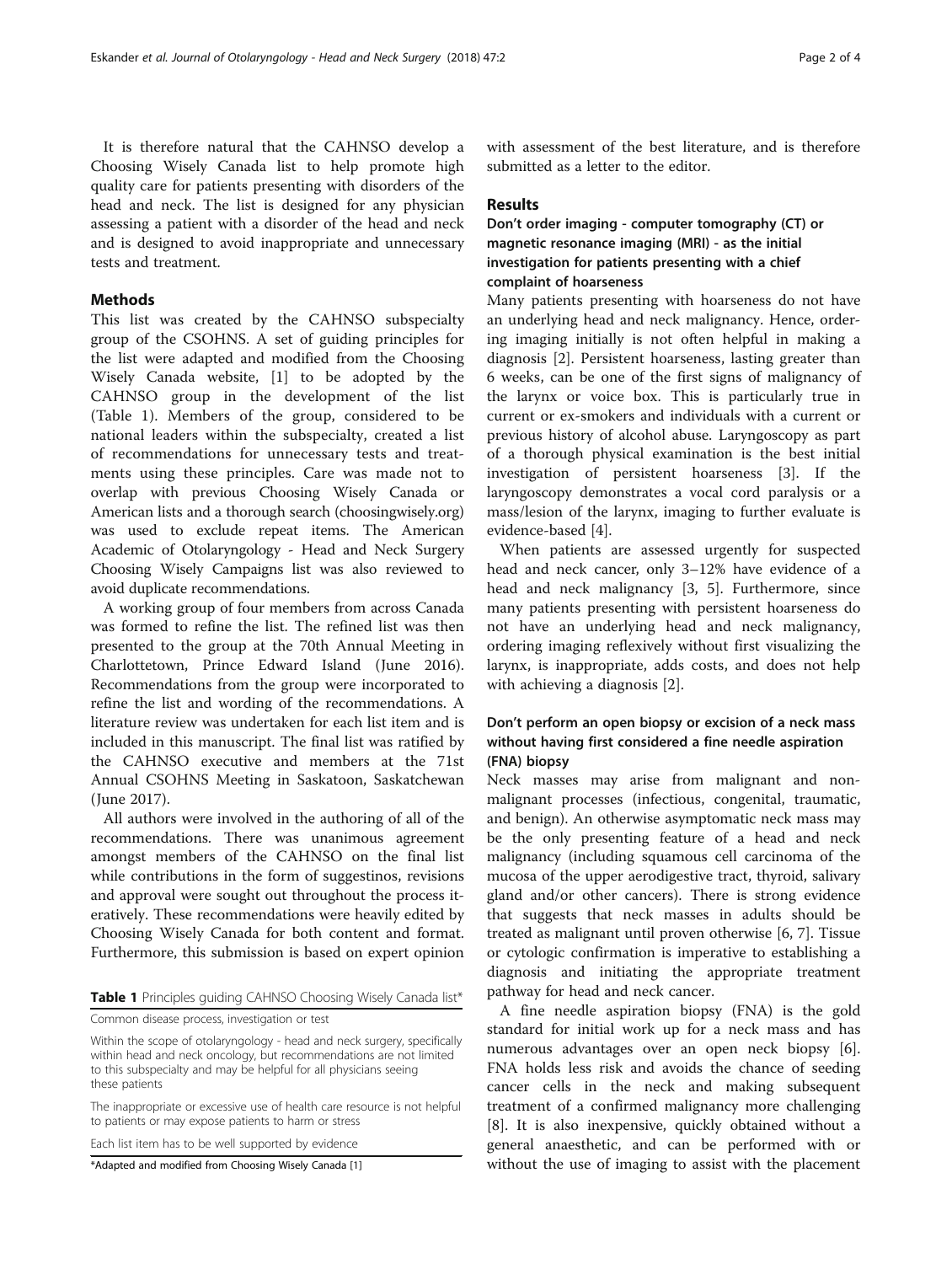of the needle depending on the location of the neck mass, particularly if it is partially cystic or near vital structures. Open neck biopsies should only be considered for a neck mass if the result of an FNA biopsy is non-diagnostic and no primary carcinoma is identified upon a complete head and neck examination. If there is a strong suspicion of lymphoma (previous history of lymphoma, night sweats, weight loss, wide spread lymphadenopathy) an open or core biopsy can be considered in lieu of a FNA [\[9](#page-3-0)].

## Don't order neck ultrasound to investigate odynophagia (discomfort or pain with swallowing) or globus sensation

Odynophagia and globus sensation are common symptoms and the differential diagnosis can be extensive, including inflammatory, infectious, neoplastic, autoimmune and traumatic causes. Globus can, in certain circumstances, be further aggravated by a patients' lifestyle (smoking, caffeine consumptions, poor sleep hygiene, and poor hydration). Odynophagia and globus sensation are infrequently due to an underlying neck mass, and if so, the underlying lesion is usually quite apparent on physical examination. Neck or thyroid ultrasonography ordered to investigate patients with odynophagia and globus sensation are more likely to detect other entities such as benign thyroid nodules, rather than confirming a diagnosis that explains the patient's symptoms and can lead to a cascade of other unnecessary tests that can be harmful to patients [[10](#page-3-0), [11\]](#page-3-0). Unfortunately, using tests to exclude conditions, can sometimes identify other diseases such as thyroid nodules, leading to further testing such as an FNA or repeat ultrasounds and in some cases treatment in the form of a thyroidectomy that may be unnecessary or harmful to patients [[10, 11\]](#page-3-0).

Between 1993 and 2004, there was an increasing rate of yearly neck ultrasounds performed in the province of Ontario [\[10, 11\]](#page-3-0). Similarly, the rate of new thyroid cancer cases in the province closely mirrored the increasing rate of neck ultrasonography [[10](#page-3-0), [11\]](#page-3-0). The increase in thyroid cancer incidence was predominately for tumours < 2 cm, while the incidence of larger tumours (2–4 cm) remained stable [\[12](#page-3-0)]. This is an example where overuse of tests, such as neck ultrasonography, can lead to unnecessary, and potentially harmful treatments for patients. Furthermore, attributing odynophagia to an incidental ultrasound detected thyroid nodule may prevent appropriate examination that may lead to the cause of the symptoms. Thyroidectomy, even in patients with nodules, does not resolve symptoms of odynophagia or globus, unless the mass is otherwise obvious on physical examination with compressive symptoms (inability to swallow solids, liquids or both, or difficulty breathing, typically worse when lying down). Therefore, imaging patients presenting with globus or odynophagia with neck ultrasonography should be

avoided, unless the clinical examination reveals any lesions of concern.

### **Discussion**

These recommendations are not intended for use in making decisions regarding payment by insurers nor should they be used to establish coverage decisions. These lists are meant to stimulate communication between patients and clinicians regarding the appropriateness for a test or treatment and to better understand its role in the management of a suspected disease or diagnosis. These are not intended to be "laws" or rules. Each patient and clinicians should use the specific situation to determine what is best for the patient.

#### Abbreviations

CAHNSO: Canadian Association of Head and Neck Surgical Oncologists; CSOHNS: Canadian Society of Otolaryngology-Head & Neck Surgery; FNA: Fine Needle Aspiration Biopsy

#### Acknowledgements

Not applicable

#### Funding

Not applicable

#### Availability of data and materials

Data sharing not applicable to this article as no datasets were generated or analysed during the current study.

#### Authors' contributions

AE initiated the manuscript and was the contact person with Choosing Wisely Canada. AE, EM, DO, SMT were all equally involved in drafting the manuscript. SMT communicated with the Canadian Society of Otolaryngology - Head & Neck Surgery for approval by the executive council. DO communicated with the Canadian Association of Head and Neck Surgical Oncologists for input, edits and approval. All authors read and approved the final manuscript.

#### Ethics approval and consent to participate Not applicable

#### Consent for publication Not applicable

### Competing interests

The authors declare that they have no competing interests.

### Publisher's Note

Springer Nature remains neutral with regard to jurisdictional claims in published maps and institutional affiliations.

#### Author details

<sup>1</sup>Department of Otolaryngology - Head & Neck Surgery, Sunnybrook Health Sciences Centre and the Odette Cancer Center, Michael Garron Hospital, University of Toronto, 2075 Bayview Avenue, Suite M1-102, Toronto, ON M4N 3M5, Canada. <sup>2</sup>Department of Otolaryngology - Head & Neck Surgery, Mount Sinai Hospital, University of Toronto, Toronto, ON, Canada. <sup>3</sup>Division of Otolaryngology - Head & Neck Surgery, University of Alberta, Edmonton, AB, Canada. <sup>4</sup> Division of Otolaryngology - Head & Neck Surgery, Dalhousie University, Halifax, NS, Canada.